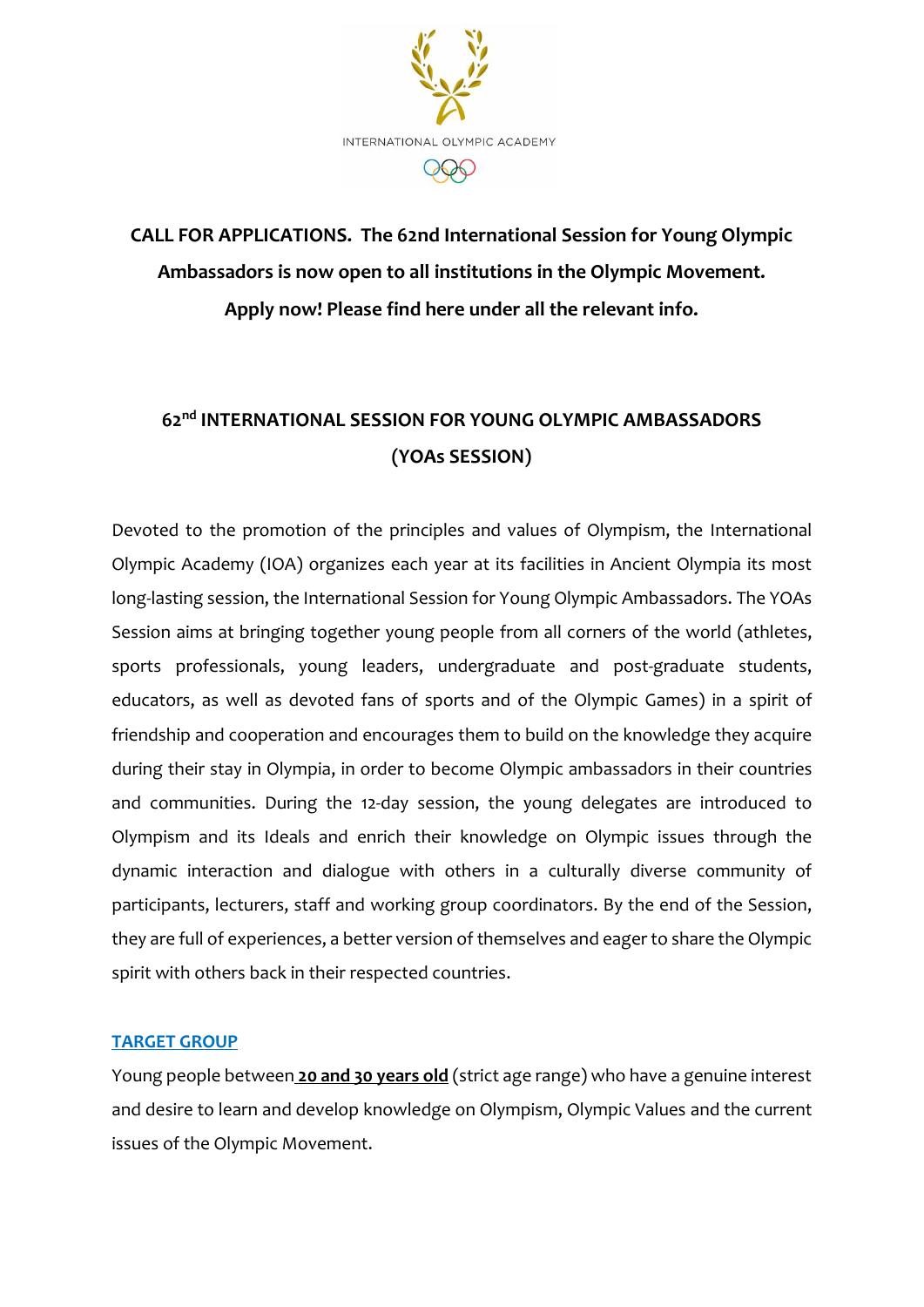

#### **DATES OF THE SESSION**

| Arrival in Athens:            | Saturday, 11 June 2022                  |
|-------------------------------|-----------------------------------------|
| Opening Ceremony (in Athens): | Sunday, 12 June 2022                    |
| Departure for Olympia:        | Monday, 13 June 2022                    |
| Works of the Session:         | Monday, 13 June - Tuesday, 21 June 2022 |
| Departure from Olympia:       | Wednesday, 22 June 2022                 |
| Departure from Athens:        | Thursday, 23 June 2022                  |

**MAIN TOPIC** *"*The Olympic Movement and Olympism in digital era*"*

**SPECIAL TOPIC** *"The promotion of physical activity via digital engagement strategies and virtual sports"*

#### **ENROLLMENT**

- A. The NOCs should collaborate with the NOAs for the selection of the candidates, who should not exceed the number of **three (3) persons**.
- B. Other organizations within the Olympic Movement (e.g. OCOGs, IFs, OSCs, IOC), may nominate up to **two (2) participants each.**
- C. **Priority** during enrollment will be given **to those who have participated in the last two years' e-sessions (2020 and 2021) provided that they will be renominated by their NOC/NOA.**

Furthermore, priority will be given to those NOCs who have already established a National Olympic Academy and whose nominees have already participated in one National Session. We would like to remind you that people who have previously attended an on-site Session for Young Participants of the IOA will not be accepted in this Session again.

D. Upon the submission of the online application form, participants **will be requested to submit a plan of initiatives they are going to take after the end of the session** in order to share their experience and disseminate the knowledge acquired during the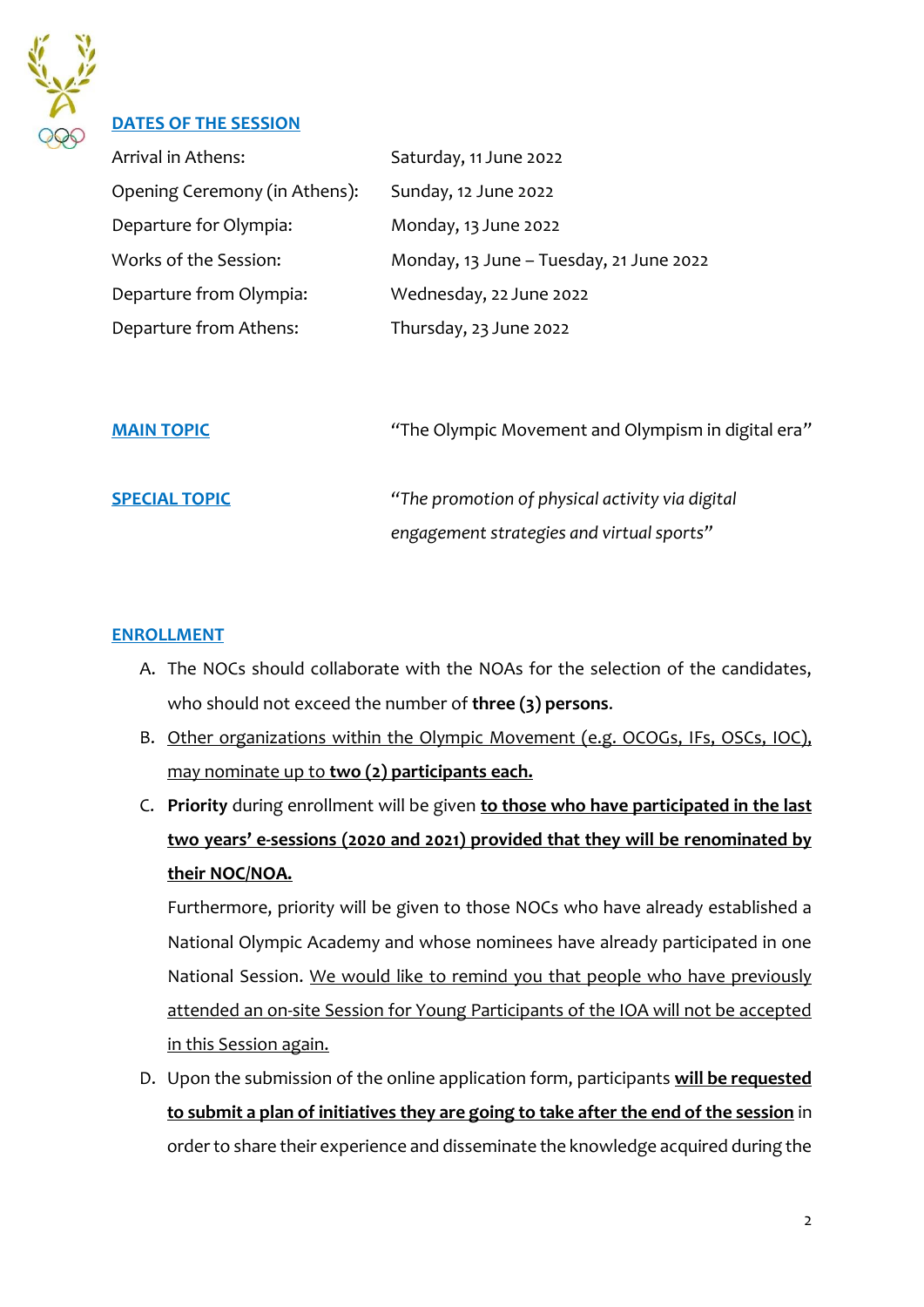

Session. The initiatives must have been agreed upon with their sponsoring institution and must include **at least three (3)** of the following:

- 1. Assist in implementing of minimum one programme with their NOC/NOA or their sponsoring institution.
- 2. Disseminate knowledge and experience acquired in the Session at either a school, sports organization, or through social media platforms (reach needs to exceed 100 people).
- 3. Create or become part of minimum one network for the exchange of ideas, knowledge and information on Olympic subjects (e.g. become members of the IOAPA – IOA Alumni Network).
- 4. Create their own research, educational or work project which is related to the IOA, sports, Olympism, Olympic Games etc.
- 5. Make use of the various social media platforms in order to disseminate a. the experience they have acquired during the Session and b. the work/projects/programs they have undertaken after being inspired by their participation (e.g. by creating their own YouTube channel/vlog detailing their experience, or by creating content on Facebook, Instagram etc. during and after the Session).

After the implementation of their plan of initiatives, the Young Olympic Ambassadors will be required **to send their impact reports to the IOA** who will then create a portfolio that will be forwarded to the IOC for further consideration.

*NOCs, NOAs or other sponsoring institutions are kindly requested to provide their delegates with all the necessary information and hold briefings on the educational role of the IOA prior to the participants' departure.*

#### **COVID INFORMATION**

Only delegates who are **fully vaccinated** will be accepted to the IOA sessions, and applicants will be requested to upload their certificate of vaccination upon their registration on the IOA online platform.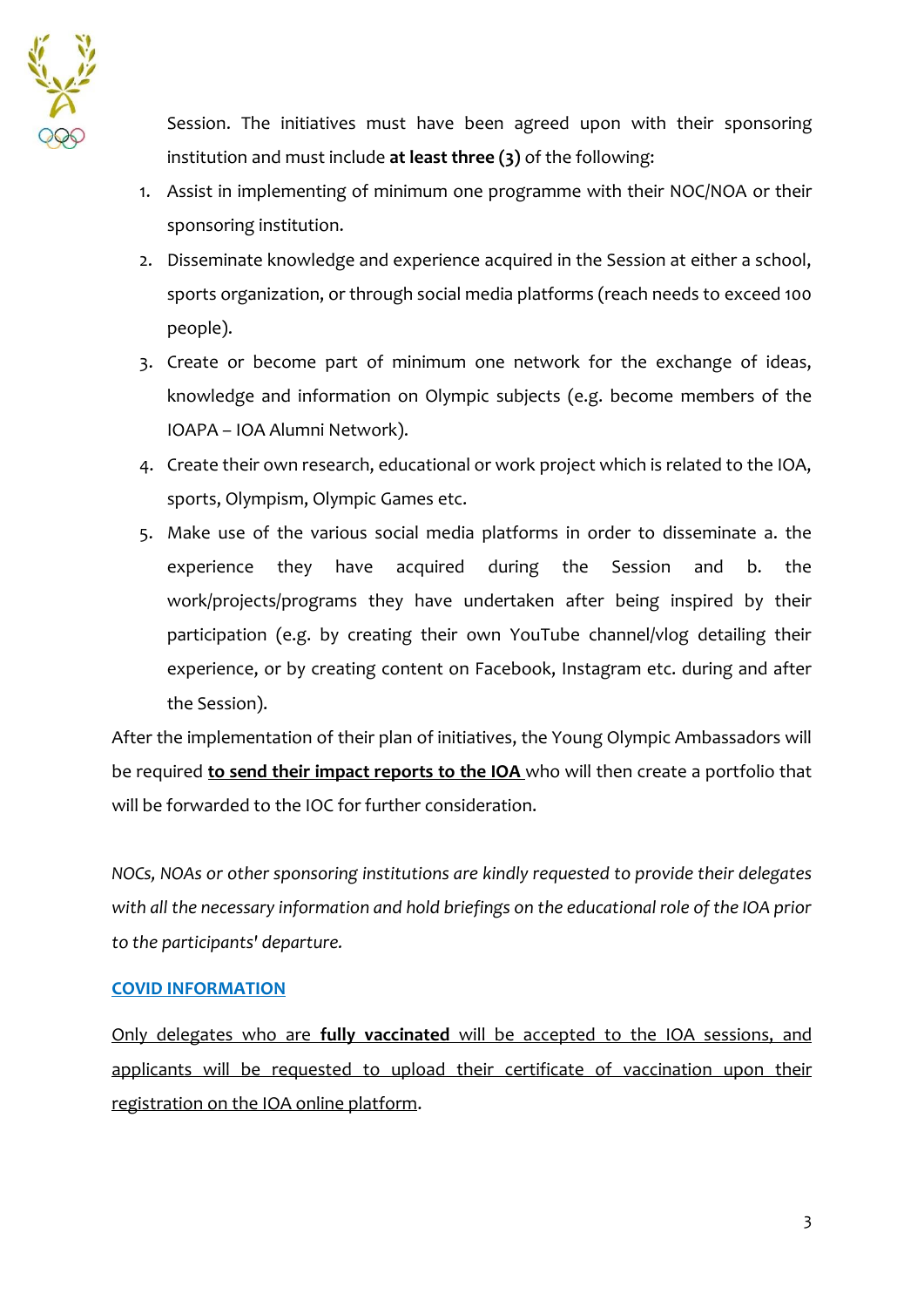

All participants are also requested to have taken a PCR or Rapid Antigen test, up to 72 hrs prior to their entrance in Greece, and will be asked to provide the relevant document with their negative result upon their arrival in Athens.

#### **FINAL ENROLLMENT DATE**

The submission of applications will be effected by clicking on the following link: **<http://ioa.org.gr/registration-platform-young-ambassadors-session/>**

#### The final date for enrollment will be **Monday, the 16th of May 2022**.

We would like to bring to your attention that **after the deadline the registration platform will be closed.** 

#### **LANGUAGE**

**All correspondence** between the IOA and NOCs/NOAs or other sponsoring institutions must be effected either **in French or in English**, which, together with **Greek,** are the official languages of the IOA. Kindly note that no correspondence in any other language will be taken into consideration.

English and French will be the working languages of the Session. Simultaneous translation in these languages will be provided. The texts of the lectures will be available in English and French.

Participants must have an **excellent knowledge of either English or French,** since they are expected to take active part in the discussion groups which follow the lectures. However, we have repeatedly noticed in the past that quite a few participants cannot understand or speak either English or French and consequently, they are unable to participate fully in the works of the Session. Therefore, all NOCs/NOAs or other sponsoring institutions are kindly requested not to nominate participants who do not speak fluently at least one of the above two languages. In the opposite case, please kindly note that the IOA will be forced to cancel their participation at any time during the session.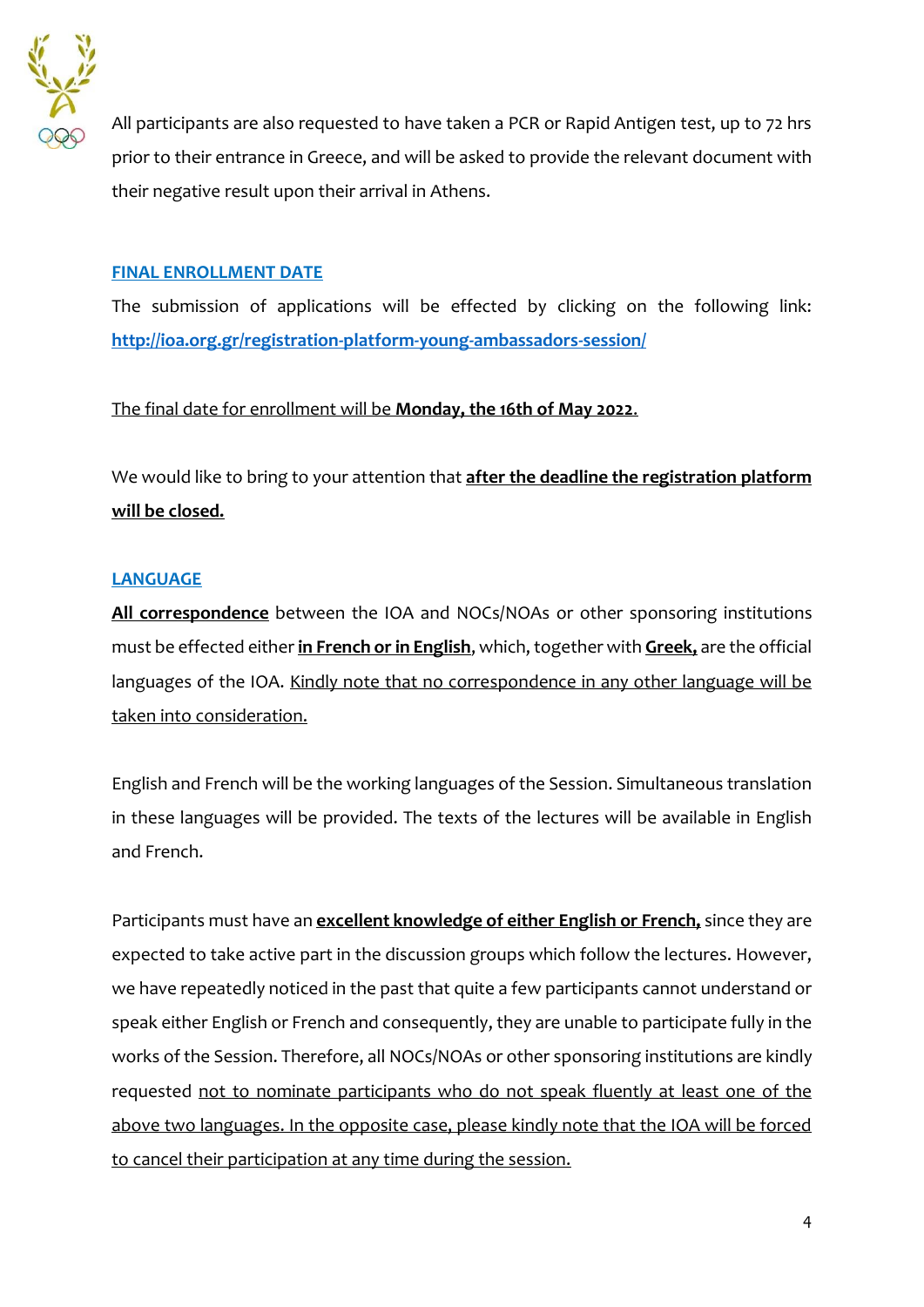

In order for their participants to be accepted in the Session, NOCs, NOAs or other sponsoring institutions must submit the relevant certificates of studies in either English or French.

#### **SHORT PAPERS / PRESENTATIONS**

The IOA strongly encourages **Olympic medallists** and/or **athletes who have participated in the Olympic Games** to make presentations on topics related to their Olympic experience.

#### **PAPER SUBMISSION**

An electronic copy of the paper, in a standard word-processing programme (Word), must be sent to the IOA. Papers must be presented in either English or French. Papers should not exceed two (2) pages (8 minutes maximum).

The deadline for sending the final draft of the paper is set for **Friday, the 20th of May 2022.**

#### **EXPENSES**

#### **A) REGISTRATION FEES**

As of 2022, all participants will be required to pay **registration fees amounting to 150 euros per person**. The payment of the registration fees must be effected at least **ten (10) days prior** to the opening of the Session via crossed cheque or bank transfer made payable to the International Olympic Academy's account:

INTERNATIONAL OLYMPIC ACADEMY ALPHA BANK SPYROU MERKOURI BRANCH Account number: 362-00-2002-003736 IBAN GR87 0140 3620 3620 0200 2003 736 SWIFT (BIC): CR BAGRAAXXX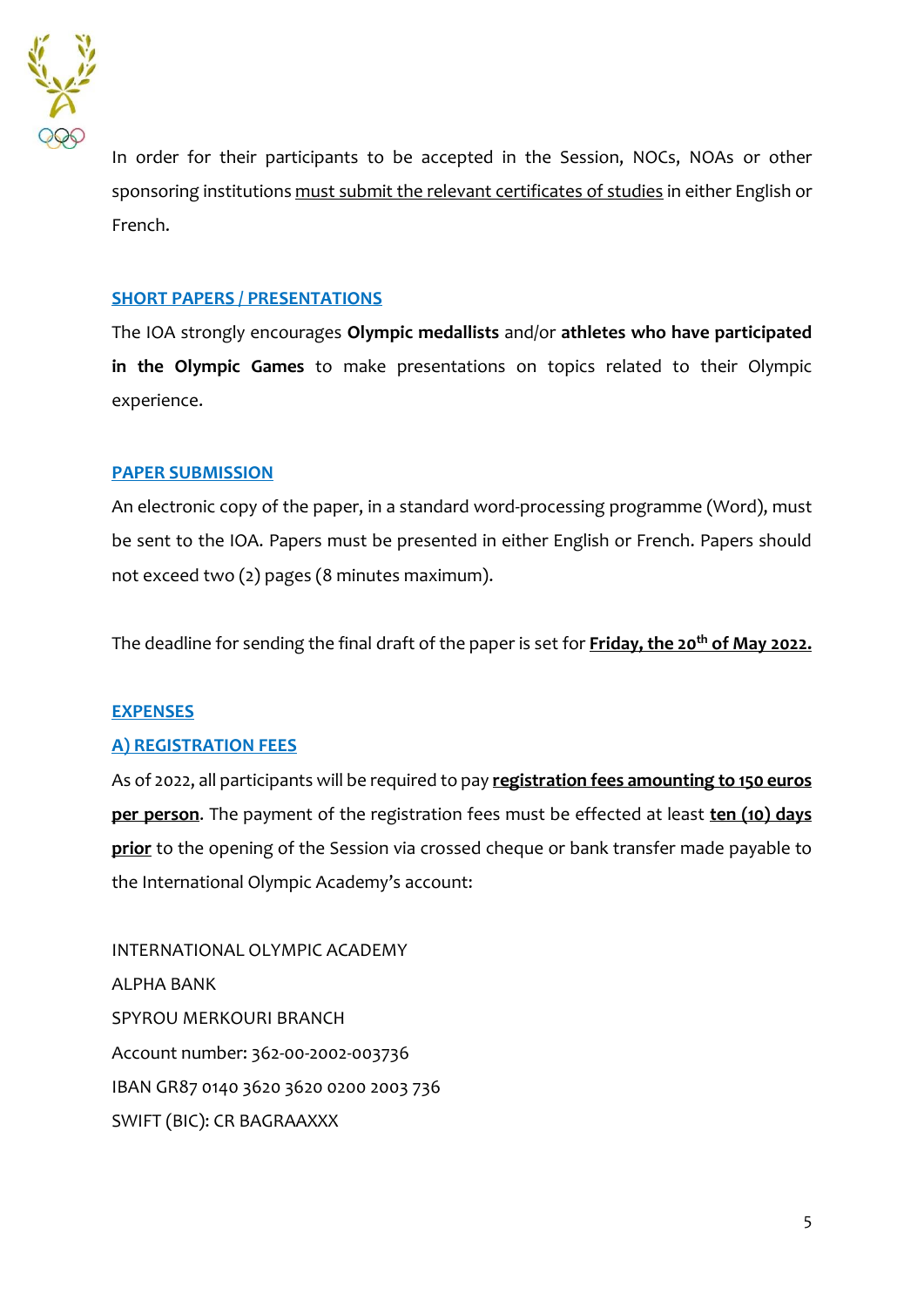

#### **B) PARTICIPATION FEES**

Participation fees for one male AND/OR one female participant(s) per NOC/NOA are covered by Olympic Solidarity. Participation fees for a second male or a second female participant as well as for a third participant are set at **1.000 euros per person** (+150 euros registration fees).

The NOCs/NOAs must cover the participation fees, amounting to 1000 Euros per person, for any additional male or female participant.

The payment of the participation fees (1000 euros per person) for any additional participant must be effected at least **ten (10) days prior** to the opening of the Session via crossed cheque or bank transfer made payable **to the above mentioned International Olympic Academy's account.**

The participation fees for all other sponsoring institutions for the 12-day session which includes local transportation, accommodation, boarding and further cultural and social activities amounts to **1000 euros per person** (+ 150 euros registration fees) for each nominee. The payment of the participation fees must be effected at least **ten (10) days prior** to the opening of the Session via crossed cheque or bank transfer made payable to the International Olympic Academy's account above.

#### **C) TRANSPORT**

Olympic Solidarity will cover 50% of the cost for the air-ticket (economy class) for **one male AND/OR one female participant per NOC.**

The IOA will confirm the final list of participants, based on which Olympic Solidarity will generate the financial reports on the RELAY platform, making them available to the concerned NOCs. The reimbursement of 50% of the flight ticket will be sent to the NOC upon receipt and validation of this financial report.

All other sponsoring institutions apart from NOCs/NOAs will be required to cover the cost of the air tickets for their participants.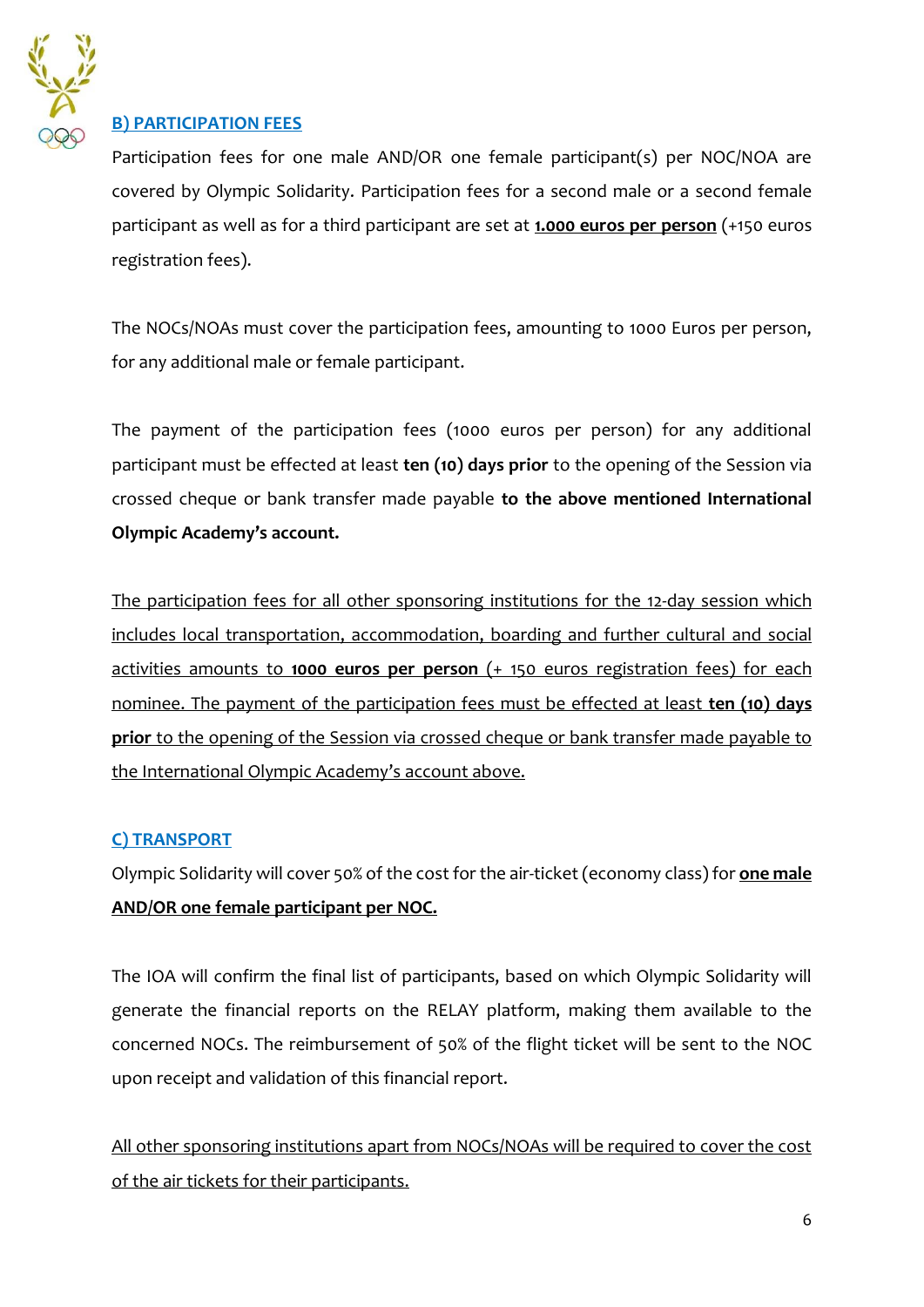

The IOA will take care of the participants' local transport **from June 11th** (date set for the arrival of the participants in Athens) **to June 22nd** (date set for departure). In the case of arrivals or departures earlier or later than the dates mentioned above, the IOA will not meet the participants at the airport, nor will it take care of their accommodation, boarding or transportation until the dates set for their accommodation at the hotel. The same applies to later departures.

### **D) ACCOMMODATION / BOARDING**

Accommodation both in Athens **(only for the nights of June 11th, 12th and 22nd, 2022)** and in Olympia will be at the charge of the International Olympic Academy. Any additional overnight stay in Athens must be taken in charge by the participants.

#### **E) VISA**

Participants who need a VISA to enter Greece should address themselves to the Greek Embassy of their country, where they will submit their application along with an invitation letter from the IOA. Should there be no Greek Embassy in some countries; a VISA from an Embassy of any country member of the European Union could be accepted. May we remind you once again that any cost concerning the issuing of such a VISA should be borne by the participants themselves.

#### **LIVE TRANSMISSION**

Kindly note that the works of the IOA Sessions are transmitted live on the Internet. This offers to thousands of people the opportunity to follow the Sessions from home and take active part in them, by presenting their questions and remarks. For those interested, the IOA address on the Internet is the following: **[www.ioa-sessions.org.](http://www.ioa-sessions.org/)**